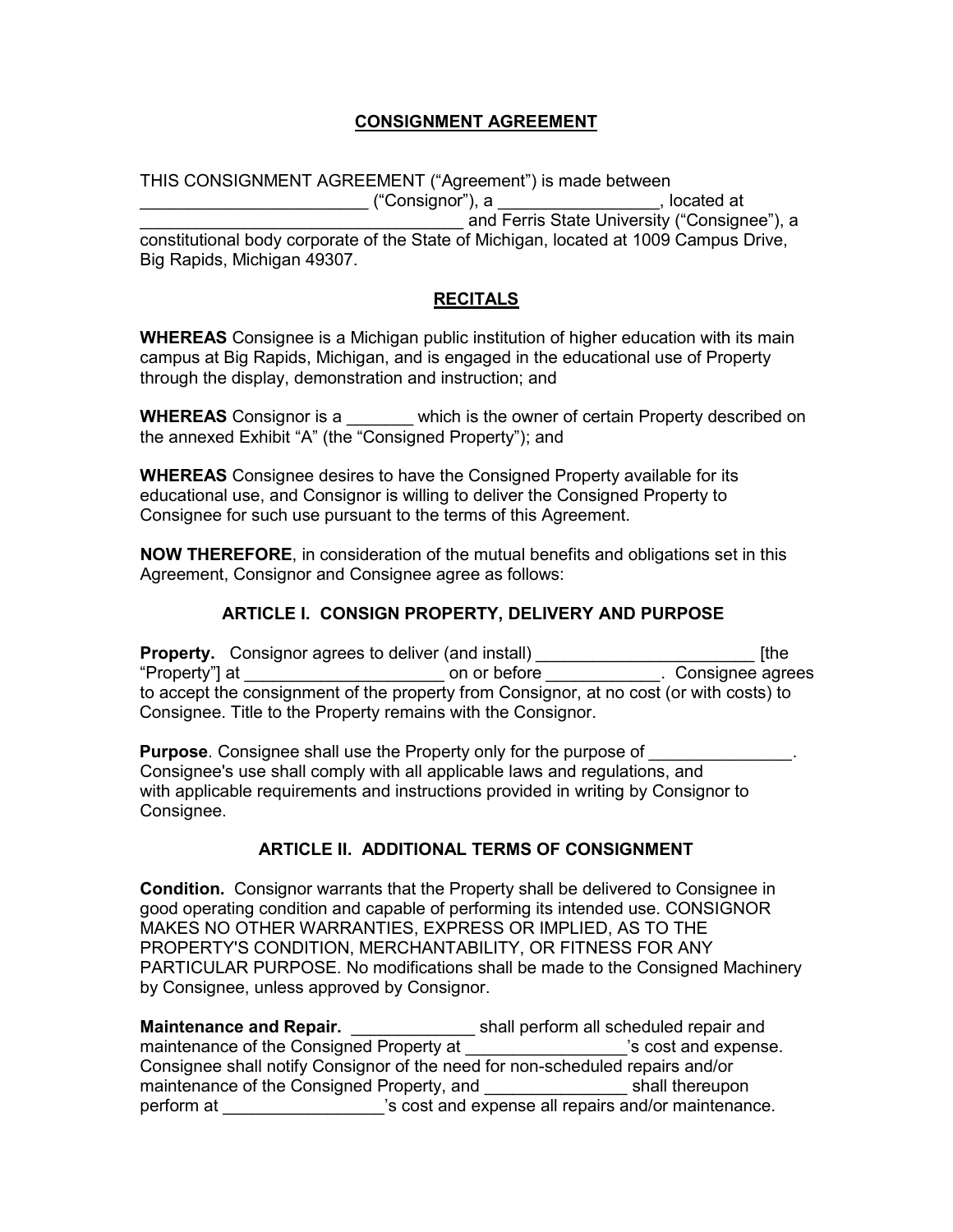Consignee agrees that Consignor may have reasonable access during normal business hours to the Consigned Property.

**Insurance and Indemnity.** Consignee shall keep the Consigned Property insured for the benefit of Consignor, while in Consignee's possession, against loss by fire or other casualty, in an amount not less than the lesser of \$\_\_\_\_\_\_\_\_ or the depreciated value of the Consigned Property. Consignor and Consignee shall each keep general liability and personal injury insurance on the Consigned Property in an amount not less than \$1,000,000.00 aggregate, subject to a reasonable deductible, self-insured amount. A certificate of insurance evidencing such coverage shall be supplied by either party at the request of the other. Consignor shall indemnify and hold Consignee harmless from and against any loss, damage, liability, cost or expense (including attorneys' fees) arising from any damage to persons or property to the extent caused by a failure of the Consigned Property.

**Term and Termination.** The term of this Agreement shall commence on the date the Consigned Property is delivered to Consignee, and shall continue until the earlier of \_\_\_\_\_\_\_\_\_\_\_\_\_, 20\_\_\_,or the last day of the Consignee's academic term. The term may be extended by mutual written agreement of Consignor and Consignee.

**Return of Property**. The Property shall be returned by Consignee to Consignor at *\_\_\_\_\_\_\_\_\_\_\_\_\_\_\_\_\_\_\_\_\_\_\_\_\_\_* on or before \_\_\_\_\_\_\_\_\_\_\_\_\_, with transportation paid by

### **ARTICLE III. MISCELLANEOUS**

**Entire Agreement.** This Agreement constitutes the complete and final Agreement between the parties and supersedes all prior representations and agreements of the parties with respect to the subject matter of this Agreement.

\_\_\_\_\_\_\_\_\_\_\_\_\_\_\_.

**Relationship of Parties; No Third Party Beneficiaries.** This Agreement is not intended by the parties to constitute or create a joint venture, pooling arrangement, partnership, or formal business organization of any kind, and the rights and obligations of the parties shall be only those expressly set forth in this Agreement. Neither party shall have the authority to bind the other except to the extent authorized in this Agreement.

This Agreement is for the sole benefit of the parties and their respective successors and permitted assigns, and nothing in this Agreement, express or implied, is intended to or shall confer on any other person or entity any legal or equitable right, benefit, or remedy of any nature whatsoever under or by reason of this Agreement.

**Notices.** All notices required under this Agreement shall be in writing and shall be sufficiently delivered if sent by certified mail, return receipt requested, addressed as set forth below:

**Governing Law.** This Agreement shall be governed by and construed in accordance with the laws of the State of Michigan. If any provision of this Agreement or the